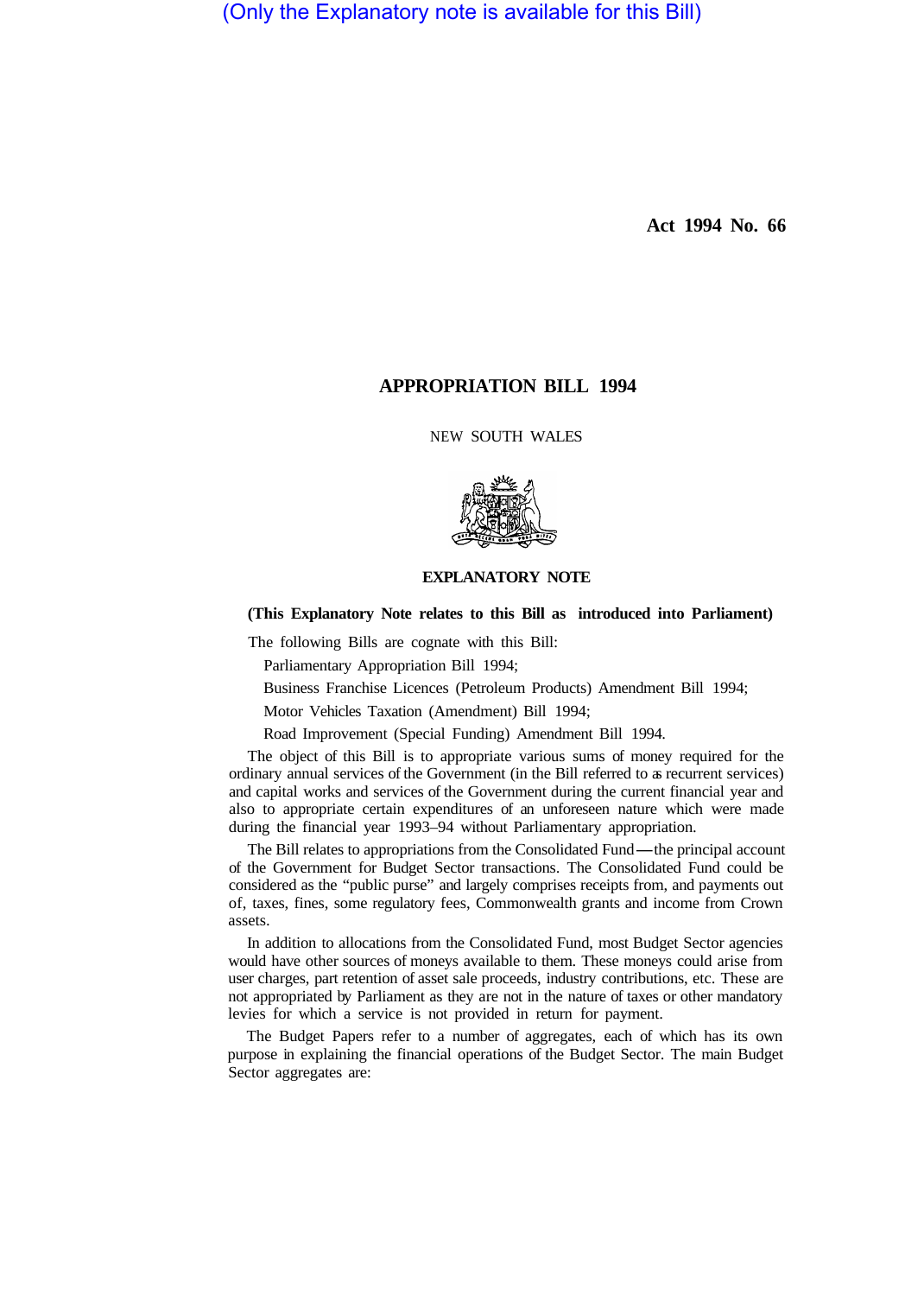|  | Appropriation 1994 [Act 1994 No. 66] |  |  |  |  |  |
|--|--------------------------------------|--|--|--|--|--|
|--|--------------------------------------|--|--|--|--|--|

Total Payments: Total cash outflows from all sources of funds (with adjustments to remove intra sector transactions, e.g. where one agency partly funds another's operations or where an agency makes tax payments to Crown receipts). Useful in measuring the total cash resources applied directly to a function of government (e.g. health, education). Outlays: Total Expenses: Total payments less: • user charges (in the case of current outlays); and • asset sales and receipt of advances repaid (in the case, of capital outlays). Measures the net cost (on a cash basis) of a service to be met by parties other than by the service recipients. Total amount incurred in the provision of goods and services, regardless of whether a cash payment is made to meet the expense in the same year, in a later year, or at all. Represents the accrual accounting equivalent of Total Payments. Net Cost of Services: Total expenses less user charges revenue and other revenues retained by agencies (e.g. donations). Represents the amount which ultimately has to be funded by the "public purse" in respect of the services provided in the year. Consolidated Fund Appropriation: Outlays less the use of other funds available to agencies (e.g. donations, cash balances). Represents the amount of cash to be provided from the "public purse" in the Budget year.

The relationship between the main Budget Sector aggregates for 1994–95 (in comparison with 1993–94) is shown in the following tables.

The first starts with the total payments figure, showing how this relates to the Consolidated Fund.

The second starts with the total expenses of the Budget, again indicating how this figure relates to the Consolidated Fund appropriation. It should be noted that accrual accounting concepts relate primarily to operating (i.e. current) transactions rather than capital.

The tables include the financial information relating to the Legislature for which appropriation is to be made under the proposed Parliamentary Appropriation Act 1994.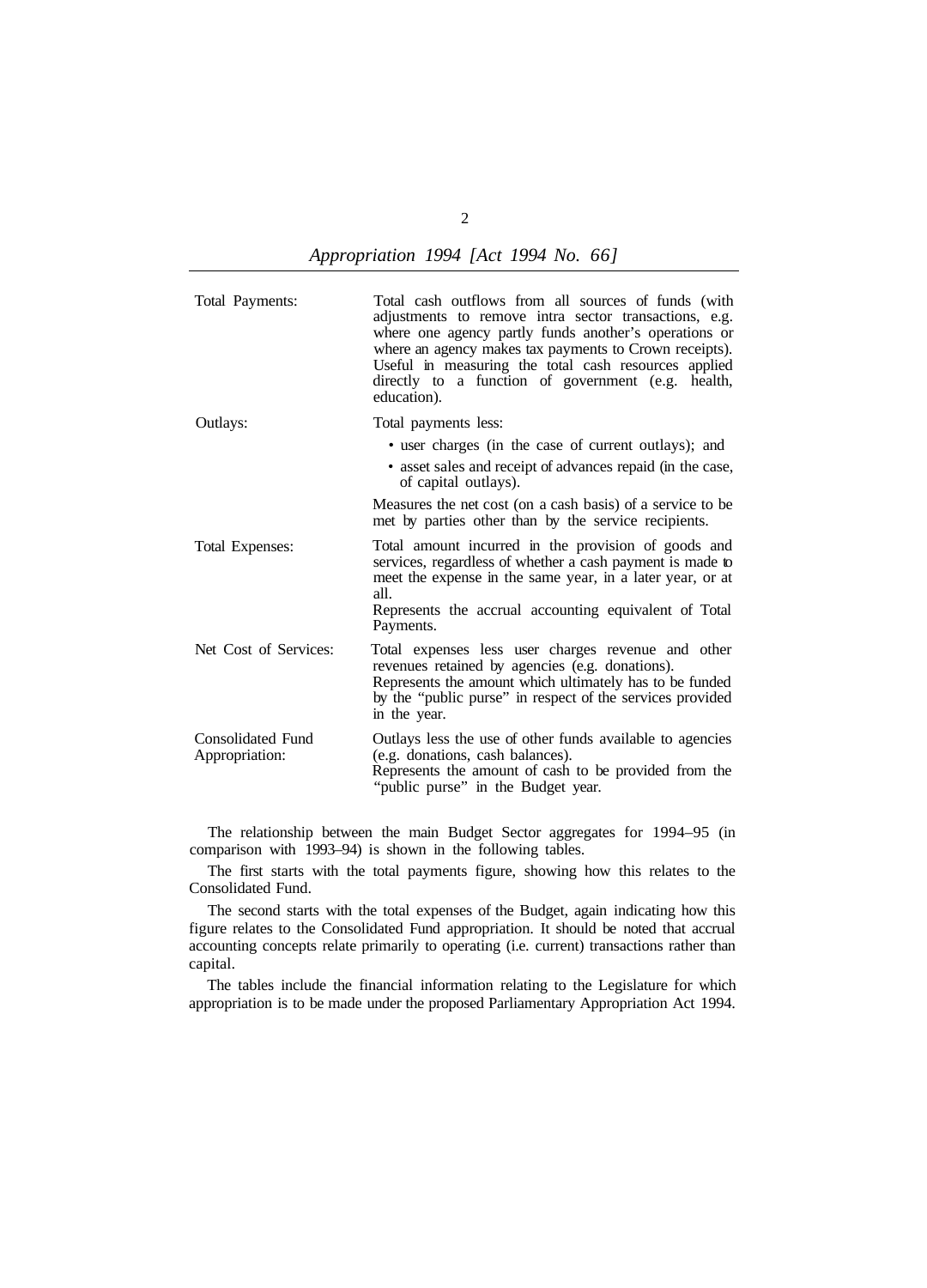## *Appropriation 1994 [Act 1994 No. 66]*

| CASH                                                                                                             | <b>PRESENTATION</b> |                |                |                           |  |
|------------------------------------------------------------------------------------------------------------------|---------------------|----------------|----------------|---------------------------|--|
|                                                                                                                  |                     | 1993-94        |                | 1994-95                   |  |
|                                                                                                                  | Current<br>\$m      | Capital<br>\$m | Current<br>\$m | Capital<br>$\mathfrak{m}$ |  |
| Total Payments (including<br>Treasurer's Advance)                                                                | 17,103              | 4,131          | 17,903         | 4,195                     |  |
| less User Charges                                                                                                | 1,333               | n.a.           | 1,331          | n.a.                      |  |
| less Advances Repaid                                                                                             | n.a.                | 249            | n.a.           | 74                        |  |
| less Asset Sale Proceeds                                                                                         | n.a.                | 105            | n.a.           | 535                       |  |
| <i>equals</i> Outlays                                                                                            | 15,769              | 3,778          | 16,572         | 3,586                     |  |
| plus Advances and Debt<br>Repaid by Agencies                                                                     | n.a.                | 429            | n.a.           | 704                       |  |
| <i>plus</i> Agencies' Increase in<br>Cash and Investments (net)                                                  | 183                 |                |                |                           |  |
| plus Assets Sales Proceeds not<br>Retained by Agencies                                                           | n.a.                | 21             | n.a.           | 436                       |  |
| <i>plus</i> Receipts Offset to Outlays                                                                           | 39                  |                | 25             |                           |  |
| plus User Charges not Retained<br>by Agencies                                                                    | 49                  | n.a.           | 96             | n.a.                      |  |
| <i>plus</i> Advances Paid to Other<br>Agencies                                                                   | n.a.                | 220            | n.a.           | 103                       |  |
| plus Reclassification of Capital<br>Grants and Roads Maintenance<br>to Equate to Accrual Budgeting<br>Principles | 2,099               | (2,099)        | 2,049          | (2,049)                   |  |
| <i>plus</i> Reclassifications for<br><b>Government Finance Statistics</b><br>Principles                          | 49                  | (22)           | 48             | (23)                      |  |
| plus Intra Sector Payments                                                                                       | 417                 | 162            | 455            | 72                        |  |
| less Other Agency Receipts                                                                                       | 535                 | 10             | 544            | 10                        |  |
| less Agencies' Use of Cash<br>and Investments (net)                                                              |                     | 263            | 81             | 216                       |  |
| less Advances Received                                                                                           | n.a.                | 1              | n.a.           | 4                         |  |
| equals Consolidated Fund                                                                                         |                     |                |                |                           |  |
| Appropriation                                                                                                    | 18,070              | 2,215          | 18,620(a)      | $2,599$ (a)               |  |